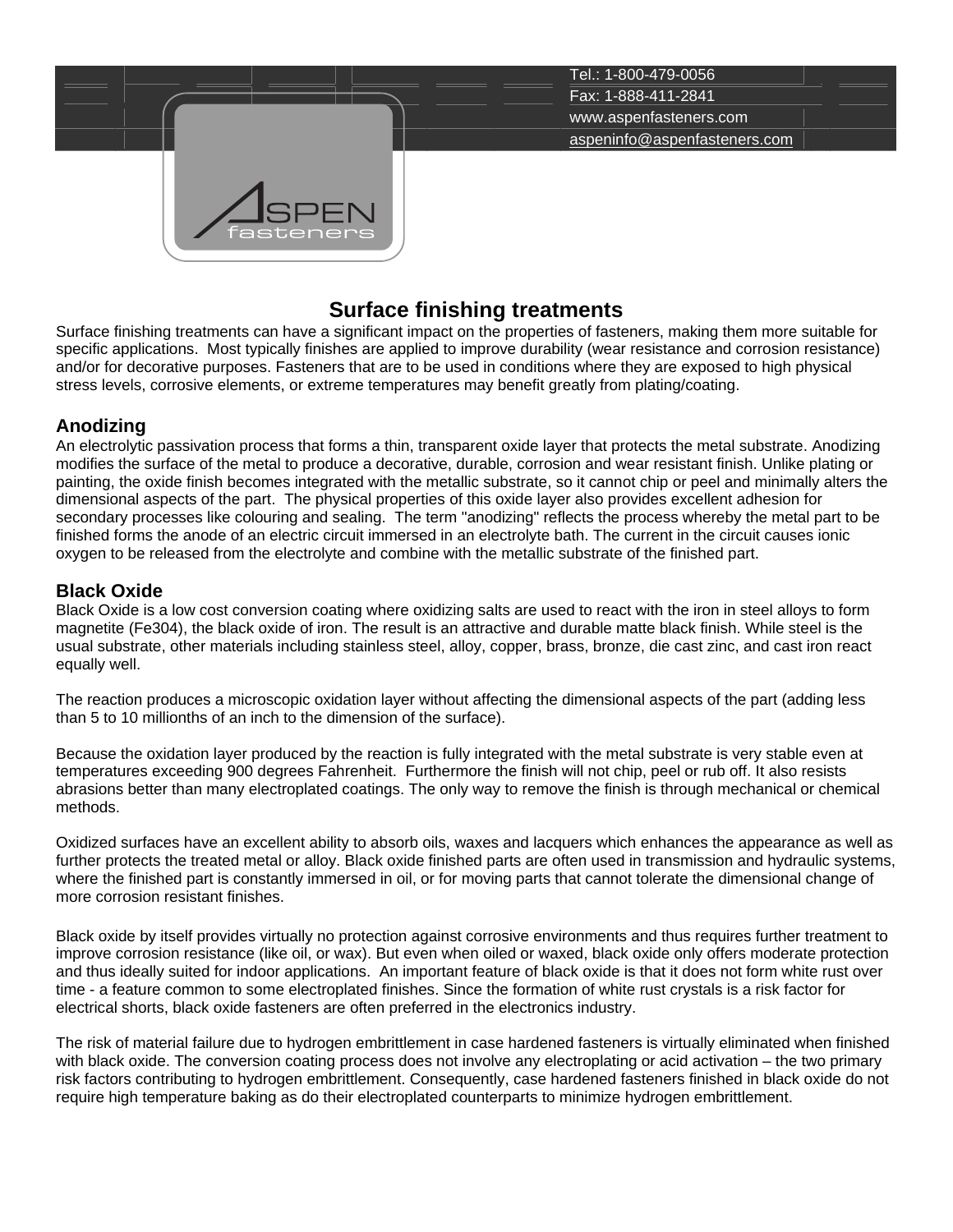

### **Black Phosphate**

Phosphating also known as Parkerization, is a chemical phosphate conversion coating process whereby a microscopic layer of iron is removed and replaced with a comparably thin layer of either zinc or manganese dioxide to make the steel substrate more corrosion and wear resistant. The final result is an attractive and durable grey-black finish. The Parkerizing process is not possible with non-ferrous metals such as aluminum, brass, or copper. Nor can it be applied to steels containing large amounts of nickel, or on stainless steel. Black phosphate coating is often used to enhance corrosion resistance. However, phosphate coating by itself does not provide protection because of the porous nature of the coating. Therefore, additional treatment with oil or other sealers are used to attain a moderate level of corrosion resistance.

Phosphate coatings are typically used to help break in components subject to wear and help prevent galling. It is also used to prepare surfaces for further coating and/or painting. The porous nature of the phosphate finish allows materials to seep into the coating thereby providing an excellent adhesion base for secondary treatments. Furthermore the chemical nature of the coating electrically isolates the surface of the part which reduces corrosion that tends to occurs at the metal and paint/coating interface.

### **Cadmium**

Cadmium plating provides excellent corrosion resistance even in harsh environments (eg salt atmospheres). It provides good paint base due to excellent paint adhesion properties, and it is more resistant to stripping than zinc plating. Cadmium is also excellent for plating stainless steel, and with aluminum to prevent galvanic corrosion. Cadmium plating is generally bright silvery white in appearance. Further treating can produce an iridescent, black, golden, amber or olive appearance and increase corrosion resistance.

## **Chrome**

Chrome is used in plating fasteners primarily for esthetics purposes. It provides comparable corrosion resistance to zinc plating, but at a much higher cost. If more corrosion resistance is required stainless steel may be chrome plated, preventing any corrosion should the chrome be damaged.

#### **Conversion Coating**

Conversion coatings refers to coatings produced by chemically altering the surface of a metallic substrate. Contrast this to plating which is a deposited coating that bonds to the metal substrate rather than reacting chemically with it.

## **Dacrotizing**

A pollution-free ceramic coating (immersion zinc flake/chromate dispersion) applied to ferrous metal parts for very good corrosion protection. The coating offers corrosion protection comparable to hot-dip galvanizing. Dacrotized fasteners are often used with treated lumber and do not discolour the wood. Properly dacrotized screws can typically withstand a 500 hour salt-spray test. Dacrotizing minimizes greatly the risk of hydrogen embrittlement so baking the parts is not required after the finish is applied.

**Nickel Plating**<br>Depending on the process used and intended application, nickel can be deposited soft or hard, dull or bright. Nickel plating is often applied for a decorative finish. Bright nickel plating is a highly reflective finish similar to stainless steel, but is very hard with relatively poor ductility. Therefore, parts should be formed into final shape before being plated with bright nickel. Soft nickel plating (semi-bright or dull nickel) has a more satiny finish than does bright nickel, and is more ductile. Items that may undergo heat shock or minor bending should be plated with soft nickel to reduce the possibility of the plating peeling or flaking off.